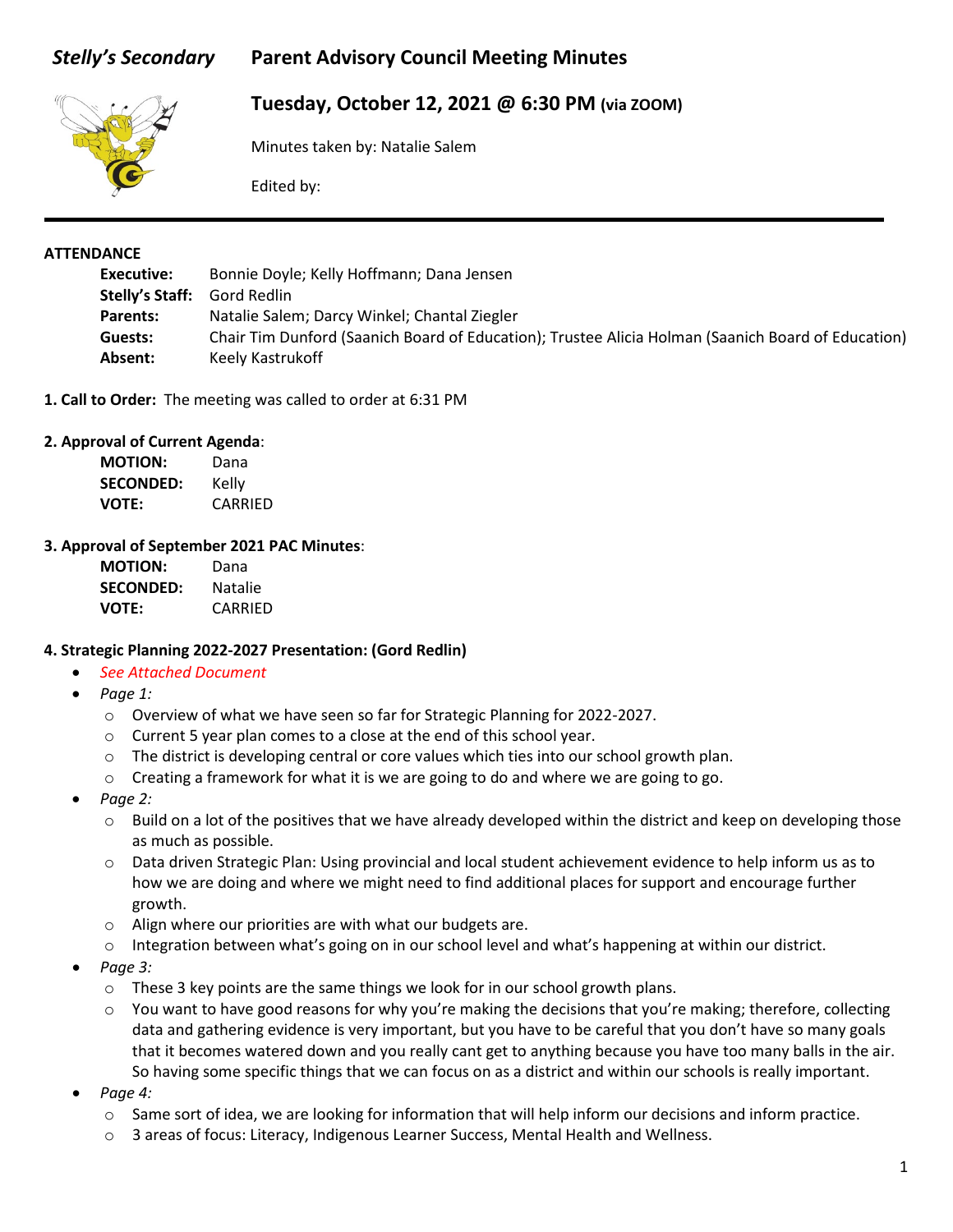- o Tracking these things is important, not just with what's going on in the school but beyond school as well: where do our students go after they leave? That is always very critical, particularly in secondary schools where we're looking to see if students that are working towards our school goals have also met their own personal goals that they filled out in their individual core competency and self assessments.
- $\circ$  A couple places that we look to gather and place information are provincial reports, Saanich school district reports, and Saanich school framework grants for enhancing student learning.
- o There are lots of bits of evidence that we need and that's why it's important to reach out broader now, looking for feedback from all of our partner groups and communities, is essential as we build this strategic plan moving forward.
- *Page 5:*
	- $\circ$  Literacy and building on literacy skills right through to the high school level is critical; it is a key component of success throughout school
	- $\circ$  Levels of literacy intervention means, that our most vulnerable learners are getting the support they need for those improvements that they need to move forward; but we're also peaking the interest of our highest achievers and making sure that they're feeling challenged and moving in the direction that they want to go in as well. As an example: that's why we run an AP English program, it gives students first year university credit while they're still in grade 12, and the cost is significantly cheaper than paying for first year courses.
	- o We do have a literacy plan at both the elementary school and middle school level. We had been working on one for the secondary school level pre-pandemic and then it kind of took a side burner to all the remote learning that was going on; and now we're bring that back and building a grade 9 literacy assessment tool for our district, so that we can better support those students that are in need of more support, and to build that literacy assessment even further to the senior grades. Even though there is a grade 10 and 12 literacy assessment that the province does, that every student needs to complete in order to graduate; it's still really important that we have a comprehensive plan from the kindergarten right through to the grade 12 level for literacy assessments for all of our students in order to identify and assess particularly where we need to provide more support in moving our students forward toward success.
- *Page 6:*
	- o Take the time to read the Rational statement here; it is so important that we understand it has an impact on everything that we are doing here.
	- $\circ$  One of the best things that we did on our teacher professional development day on September 27<sup>th</sup> is that we had wonderful presentations in the morning from teachers within our district that are already incorporating indigenous learning principals into their curriculum across Kindergarten, Grade 3, Grade 8, and a Grade 11 life sciences class. It's really important that as a district we are incorporating this across from K-12.
	- $\circ$  The conversations 5 years ago were about "Is it really part of my curriculum area to be bringing in indigenous learning?" The conversation now, is not "Is it possible to do this?" but rather "Here's how we're going to do it. Here's some examples of how we can do it. And here's how we can broaden this out and support it in even more ways."
	- o We're looking at data points and ways in which we can support our indigenous learners and help them improve and reach success on par with their non-indigenous peers.
	- o We now have 112 indigenous learners in our school, which is 13% of our population. That's a 4-5% increase in the last 4 years for Stelly's.
	- $\circ$  We are continuing to work and make sure that those younger students that are coming in are staying with us, working hard, and getting the support that they need. Evidence of that actually happing at Stelly's right now, is that this year we are running English First Peoples 10/11, English First Peoples 12, Indigenous Culinary Arts, Indigenous Folk Art, and a SENĆOŦEN class. 4 out of those 5 courses haven't run for a while, and this year they are all running. It is a commitment that both our staff and district are making, to make sure that those courses continue to run to support our indigenous learners in feeling comfortable in an academic environment.
	- o We need to listen and be creative even more. Right now we are trying to re-start a SENĆOŦEN language club between Stelly's and our feeder elementary schools. All we were waiting for pre-pandemic is transportation to be sorted out; and now we're going to get back into that so that our SENCOTEN students, with their new SENĆOŦEN teacher, will be able to travel to the elementary schools and teach some of the elementary students (and their parents) some SENĆOŦEN.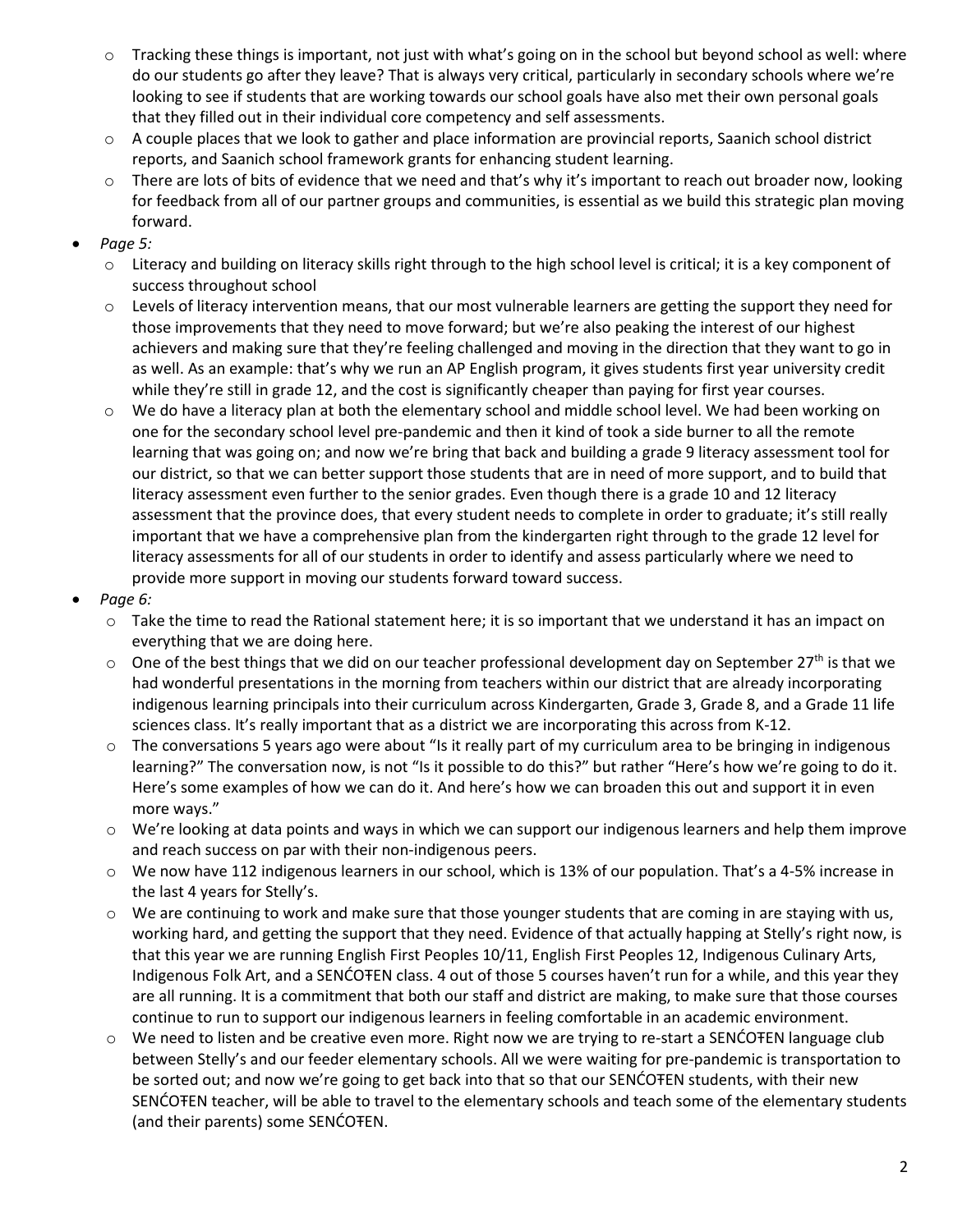- $\circ$  These are the kinds of things that help bridge our communities and demonstrate that we do honor their language and their culture, and that we want to encourage them to be part of our growth and part of bringing in our indigenous students into courses that they really have some interest in and that they want to dig deep into, and that will encourage their commitment to classes and school, and in turn into greater success.
- $\circ$  The community is talking and they're saying that they're happy to see this revitalization and this acknowledgement of their language, and culture.
- o As a side note: The ministry of Education has contacted Stelly's because they had seen one of our videos that we produced around orange shirt day and the tragedy of the discovery of the 215 unmarked graves in Kamloops Residential School. Standard 9, which is the inclusion of the indigenous ways of learning in the teacher preparation curriculum at the university level, is developing this for instructional purposes for preservice teachers. They are coming to Stelly's on Thursday to film some of our students and staff in the Life Sciences and Biology 11 Lab class. Students will be extracting cedar oils from natural cedar and using these oils as an antibiotic. So they have created bacteria plates and use the natural cedar oils to show that it prevents bacteria growth. It's a very impressive science lab and just one example of infusing some indigenous knowledge into our science curriculum for students as part of their learning.
- *Page 7:*
	- $\circ$  In the education field, certainly we are all aware of how important mental health and wellness is; and particularly with the additional layer of complexity that the pandemic has put on the school system, its students, and staff. It is something that we are as a district very much monitoring and looking at ways that we can support positive mental health growth and wellness for all parts of our district students and staff.
	- $\circ$  Trying to gather data on mental health is not always the easiest; but there are ways that we can do it, and we have to do it in a way that is sensitive to both our students and staff. It is something that we need to look at critically so that we are aware and supporting those students and adults in our community that are having some challenges. We see this manifest itself in different ways at different levels; for sure, there is a learning cure about how we respond to those as they are manifesting in a variety of ways, and it is steep. I think we've done a good job; but again, we have to be more contentious about making sure that we are taking the time and providing the support center necessary to help students and parents.
	- $\circ$  One example of that can be as easy as documenting the number of appointments made with our youth and family councillor. How many mental health appointments does our youth and family councillor get in a year, a month, a week etc..? And then tracking that over time. And that doesn't necessarily mean that we're doing a good job at resolving things; but it tells us whether or not we're seeing an increase in the number of concerns, or a decrease. And if we're seeing an increase in the number of concerns, then how are we bridging support for those students to help them function more positively in school? It's not easy. And we don't just see kids with challenges, we see parents who need help as well. This is something that the district is really taking a look at and monitoring and tracking.
- *Page 8:*
	- $\circ$  So this is the part where parents come in; at the very bottom you can see a link for a survey. The board is looking for feedback from parents and this will be posted on our website for parents to be able to participate in this survey. There is a place to offer additional information if you feel that you have anything else that you want to share. While we want to hear positive feedback, I think it's important to hear critical feedback too. If it's just positive that's real nice but it's not going to help in terms of growth. So it's really important to give some thought and honest feedback and if things aren't really in line with what you would like to see, please share that and include some ideas that you might have.
	- o We are encouraging AS MANY PARENTS AS POSSIBLE to do the survey and provide the feedback to the board.
	- o **Survey Closes: November 7, 2021**
- Trustee Alicia Holman (Saanich Board of Education):
	- The board at this point is really wanting to hear feedback on "These are the 3 priorities, are we missing something? Is there more to add? Should we go in and add or change anything?" The boards' work is going to continue throughout the fall and into the new year to develop the plan. It's a 5 year window. This is very much an invitation to look at the work that's been done so far by the strategic planning committee, that has been supported by the board, but is very much asking for "Is there more?" Please give us input.
- Chair Tim Dunford (Saanich Board of Education)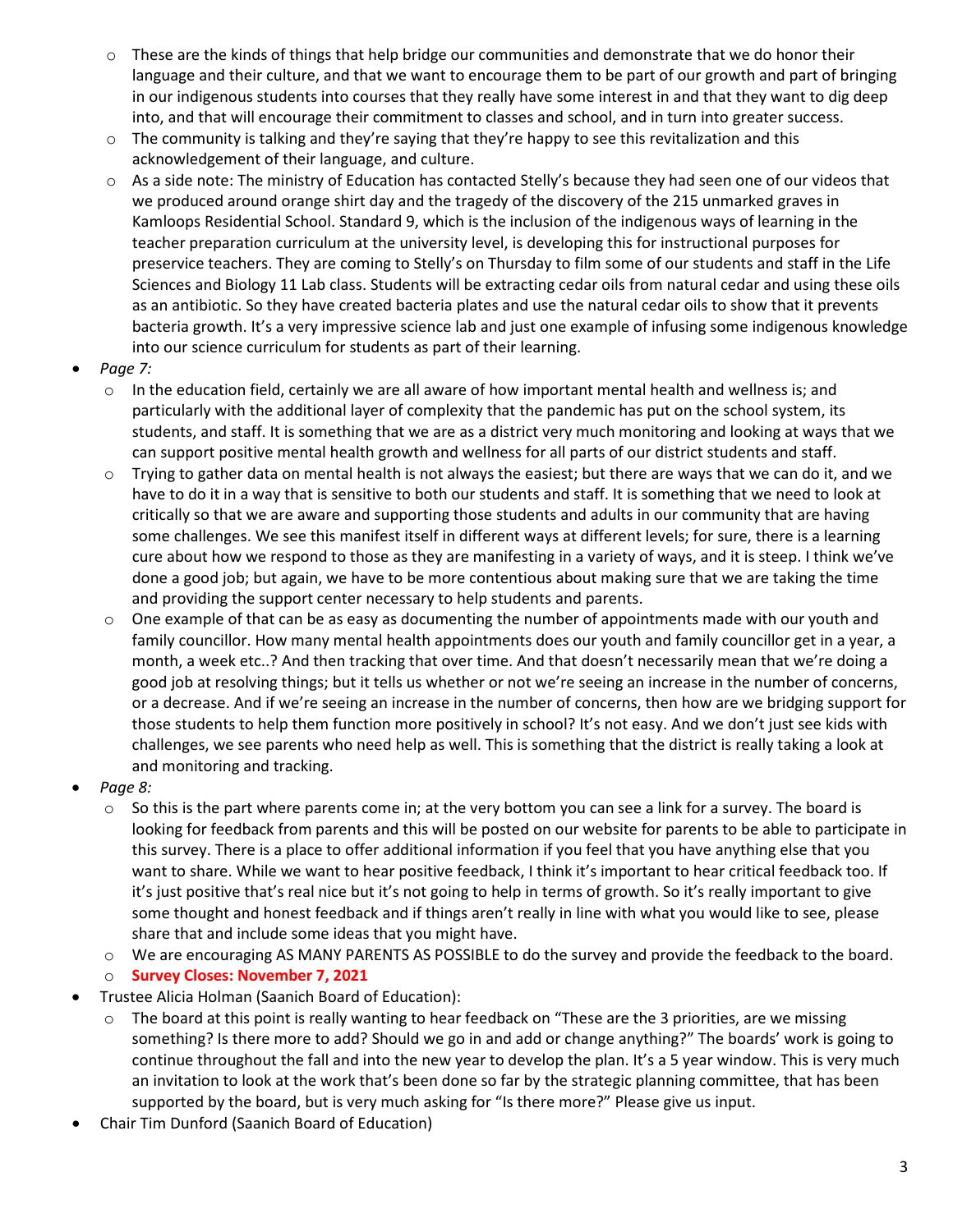- o The essential part of consultation is really, "What do you think of these data evidence based themes that the committee and the board have distilled from all this work? Is there anything else?" The anything else I would caution shouldn't be a personal preference. It's something that would have the stature that these do. We have all been working really hard.
- $\circ$  The day of truth and reconciliation has served as an impetus for the indigenous learner success.
- $\circ$  Covid has served as another impetus on Mental Health and wellness.
- o Literacy is so critical to education.
- $\circ$  If folks want to add something else, be thoughtful of how significant it will be for the district. Will it have the same impact, the same stature as the other three things do.
- $\circ$  This is the districts third strategic plan. When the first one came, it wasn't even required. The superintendent of the day thought we should have one. Now of course it is required by ministry regulation to have a multi year strategic plan. The process of developing it have evolved over time for the better. I don't think that we have the same level of sophistication in consultation that we have this time vs last time and certainly not the first time. We are going to be consulting not only with school PACs, but as Gord said, with community members, and the W̱SÁNEĆ nations and communities, with students for their voice, and all of the schools and parents are going to get an opportunity to weigh in too.
- o Last year the board made IT Development a budget priority; and when we came across some additional funds, we attributed them to that.

## **5. Presidents Report: (Dana Jensen)**

Still looking for volunteers to fill vacant PAC positions.

## **6. Vice-Chair Report: (Vacant)**

• Nothing to Report

## **7. Principals Report: (Gord Redlin)**

- Meet the Teacher Night Thursday, September 23<sup>rd</sup>: Open to feedback good or bad. It is a new rendition of how we are doing things, not done this way in the past, with a teams meeting introduction. We believe about 124 people representing about 89 families attended the evening in person.
- Classes have settled.
- Grad Spirit Week has been done. Halloween is coming and the kids will be doing a pumpkin carving contest.
- Terry Fox Run was a success from the PE group.
- We had a student vote for elections, and our vote was almost bang on with the national percentages.
- We had a wonderful World Educators Day, where we bought treats for ever single staff member in the school. It was a very fun afternoon driving the treat cart around.
- RYCOR for paying student fees: Asking for parent feedback. "Was it user friendly? How did it go?" Its still a working progress and we're hoping that it's finding some success. Please send feedback to Gord Redlin.
- RYCOR PAC contribution box of \$15.00: Gord has looked into whether or not there can be a second box for 'Other amount \$ This cannot be accommodated; however, we can have more than one box, for more than one identified amount. Alternately, PAC can add the etransfer option to the PAC website. PAC has agreed on \$10 \$20 \$40.

| <b>MOTION:</b>   | Dana    |
|------------------|---------|
| <b>SECONDED:</b> | Bonnie  |
| <b>VOTE:</b>     | CARRIED |

- A reminder that school fees are due. Letter to be sent out later in October. Include a note that some things are optional and can be unchecked before making payment (example, student locker locks).
- Enrollment: Domestic numbers dropped a bit; but mostly that is due to students switching over to ILC and crossenrollment. However International student numbers are up a bit. Over all the numbers still balance out to approximately 840 students. In addition, we have some Parkland students x-enrolled into our SENĆOŦEN class!
- Teachers' Pro-D Day Friday, September 27<sup>th</sup>: Great working session on incorporating Indigenous Learning in all curricular areas. In the morning, we had a presentation from the district on learning some SENĆOŦEN Language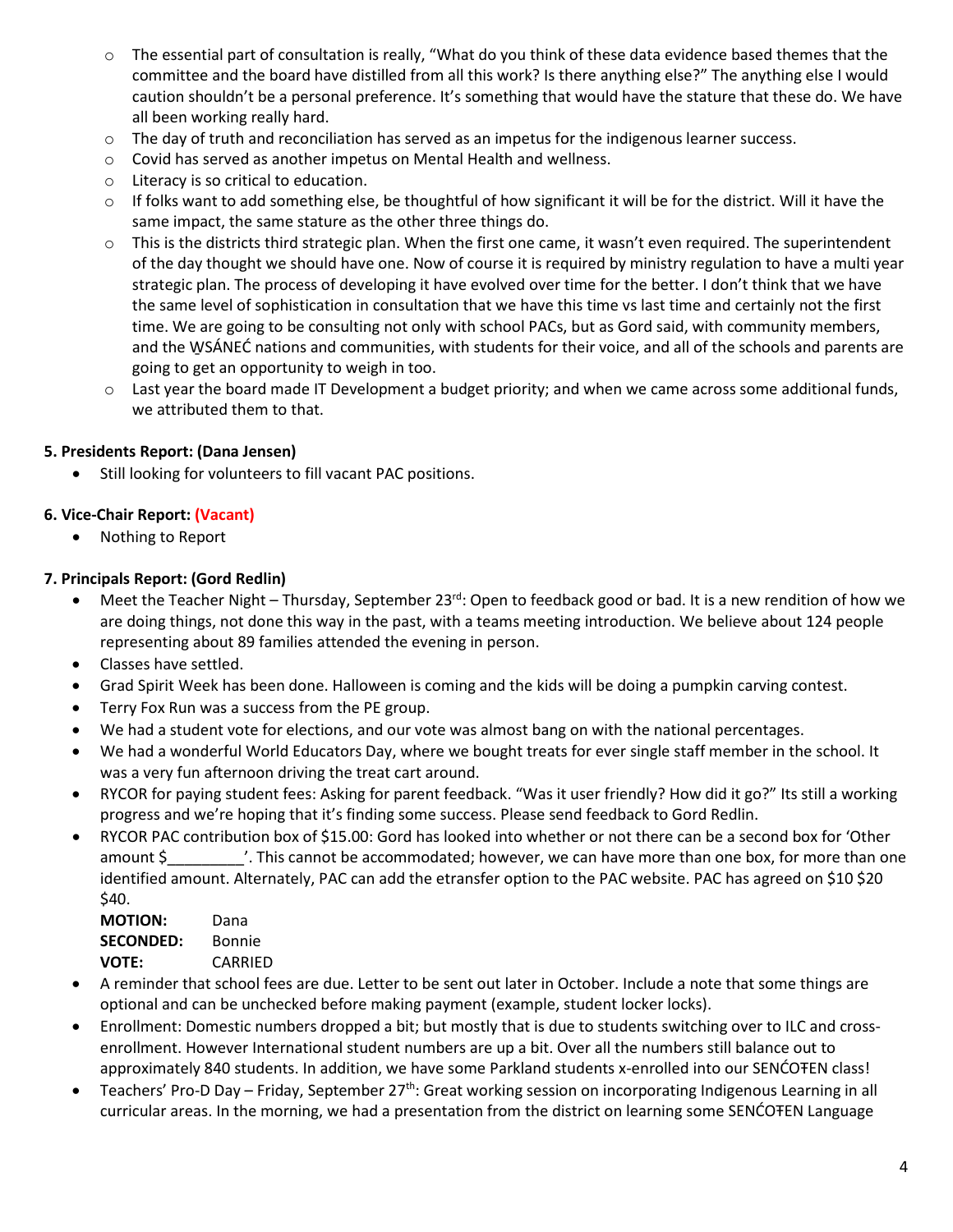instruction; and in the afternoon, a Keynote speaker: Kevin Lamoureux (U of M, live from Winnipeg) titled "Reimagining Schools as Places of Healing – Truth and Reconciliation through Education".

- Quote from Sheralyn Macrae: "I was driving past Stelly's on the weekend and saw all the orange hearts lined up at the end of the field. It was very impactful to see them out there, knowing all the students had written messages on them. It really hit home about Kevin Lamoureux saying, *Where schools were once used as a weapon in British Columbia against Indigenous students, yours can now be used as a place of healing.*"
- Orange Shirt Day Wednesday, September 29<sup>th</sup>: It was an excellent day. Every student in the school made an orange heart and wrote on it. Then we arranged them in the shape of a giant heart in the field. We had Phill Toms mom came in as a wonderful guest speaker. There will be a video coming out soon: documenting the day and speaking with indigenous Students, teachers and community members surrounding their own thoughts and feelings about Truth and Reconciliation Day. Ministry of Education has recognized our videos and they will be involving us in the development of a Truth and Reconciliation indigenous learning for pre-service teachers (students in teacher training or Standard #9) as a part of their training at universities.
- Health and Safety: Mask rule going well, hand sanitizer stations remain out, all classrooms continue to have their own supply of hand sanitizer and disinfectant spray. Directional flow still monitored, but not needing to be as strictly enforced as last year. Outside as much as possible for break and lunch; eating in classrooms and outside will continue for as long as the weather permits possible – dress for the weather!
- Grade 12 Parent Information Meeting Thursday October  $14<sup>th</sup>$  starting @ 6:00 PM.
- Friday, October 22<sup>nd</sup> is a Non-Instructional Day for students and a Provincial Professional Development Day for Teachers.
- Tuesday, October 26<sup>th</sup> is Photo Retake Day (includes ICL students)  $\omega$  8:30 AM.
- Grad Photo Days Monday, November 1<sup>st</sup> through to Tuesday, November 9<sup>th</sup>: To book your appointment, please go to the link on the Stelly's website grad page. Enter your province (BC), your city (Saanichton) and your school (Stelly's Secondary) to log in and book your appointment. Sitting fee of \$25 (cash or cheque) is due at the time of your appointment (if you know you are not purchasing photos, no sitting fee is required). Photos are mandatory for the yearbook.
- Parents as Education and Career Coaches is a workshop for parents/guardians in Grade 11 + 12. Virtual ZOOM Session is designed to support parents in guiding their student to make informed decisions about their education and career choices after high school. Monday, November  $15<sup>th</sup>$  @ 7:00 PM. Registration is required!
- The three Teachers in Charge (TIC) this year are Jessica Dildy, Shannon Moore, and Aaron Bailey.
- Constable Tristan Gentile, of the Central Saanich Police Department, is our School Community Liaison Officer.
- Grad event conversations will be happening Thursday October 14<sup>th</sup>.

## **8. COPACS Report: (Bonnie Doyle)**

- Next meeting: Thursday, October  $14<sup>th</sup>$ .
- COPCAS has struck a constitution committee to revamp their constitution and bylaws.

# **9. Canadian Parents for French (CPF) Report: (Chantal Ziegler)**

- Last meeting: Wednesday, September 29<sup>th</sup>.
- Talked about purposed budget from 2021-2022 and what activities they're going to pick.
- Some K-12 events and grad events approved for this year.
- This year, they will be sending a letter to all the French teachers to ask them what they would like to do in terms of events. Using Google Docs.
- Discussion on leftover maple syrup and what to do with it this year.
- They have a grant application that they're writing.
- Next meeting: Wednesday, November  $24<sup>th</sup>$ .

## **10.Treasurer's Report: (Kelly Hoffmann)**

• **General Account – Current Balance \$12,217.81** (less \$2.50 monthly account fees, if balance goes below \$10,000.00) (less service charges, if lump sum account deposits are above \$2,500.00) *Already approved for Athletics and Band (previous PAC meeting): \$8,160.00*